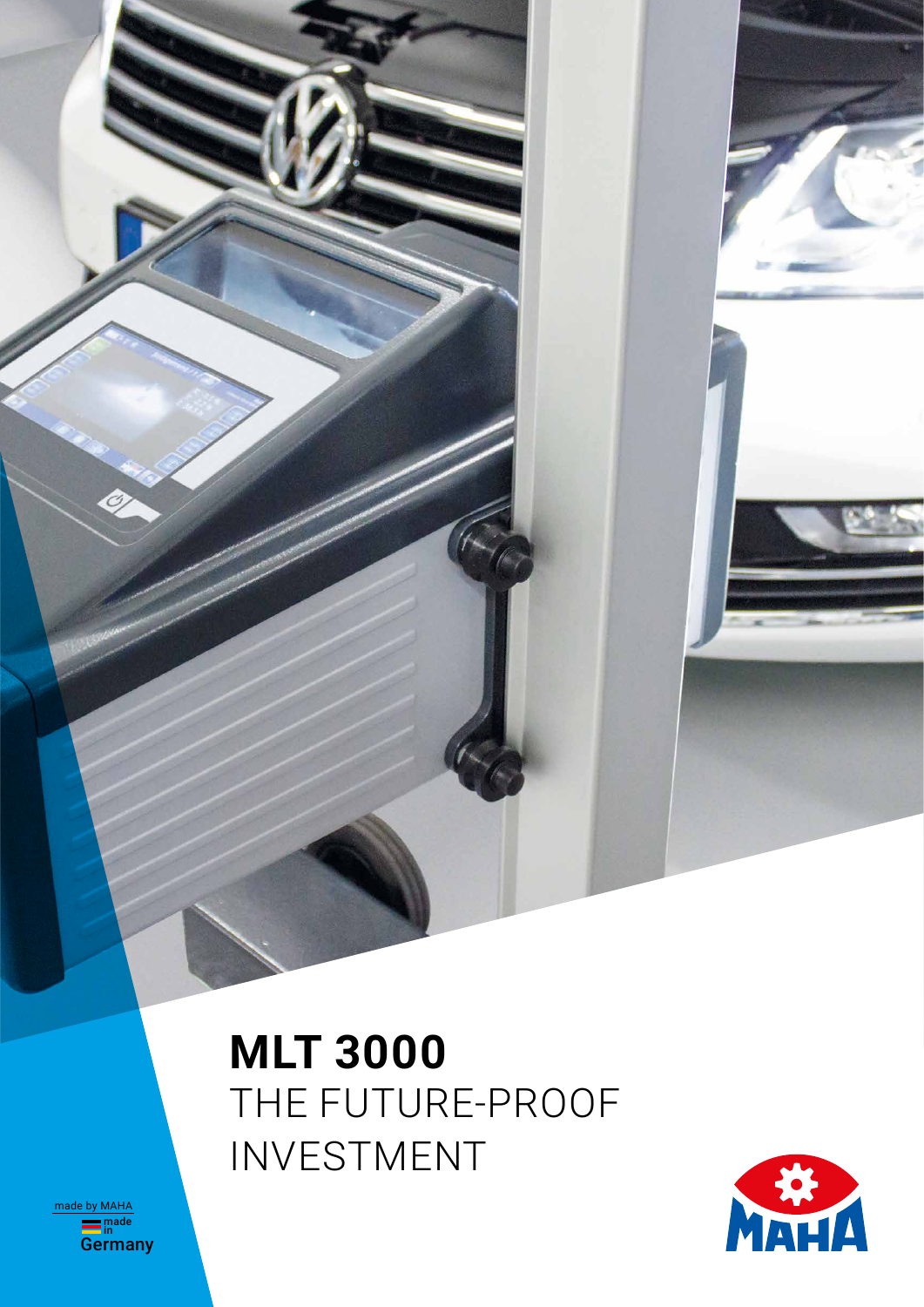# "STAND ALONE" VERSION WITH PC CONNECTIVITY

### PRECISE MEASUREMENT TECHNOLOGY FOR CURRENT AND FUTURE LIGHTING SYSTEMS







Within fractions of a second, the integrated CPU analyses the contour of the cut-off line



Pronounced blue fringing in the area of the cut-off line is reliably evaluated by the integrated control electronics

Extremely thin Fresnel lens made from material with optimised refractive index for suppressing blue and red fringing increases measurement accuracy significantly.

04

08

05

# HIGHLY USER-FRIENDLY AND POWERFUL

01



A rechargeable battery integrated into the base of the unit supplies the MLT 3000 with power for an entire working day and ensures a stable stand thanks to the low centre of gravity.



Thanks to the weight reduction due to the relocation of the battery, the light collection box runs very smoothly and precisely on the column.



The unit is aligned with the vehicle by means of a mirror or, optionally, by using the laser pointer.

# ELECTRONIC LEVELLING COMPENSATES FOR UNEVENNESS







The electronic levelling system compensates for unevenness in the set-up area and is thus an absolute highlight of the MLT 3000. A deviation of only a few millimeters already results in an incorrect assessment of the measurement results. The deviations detected by the position sensor are automatically compensated by the MLT 3000 software, thus avoiding incorrect measurements.

03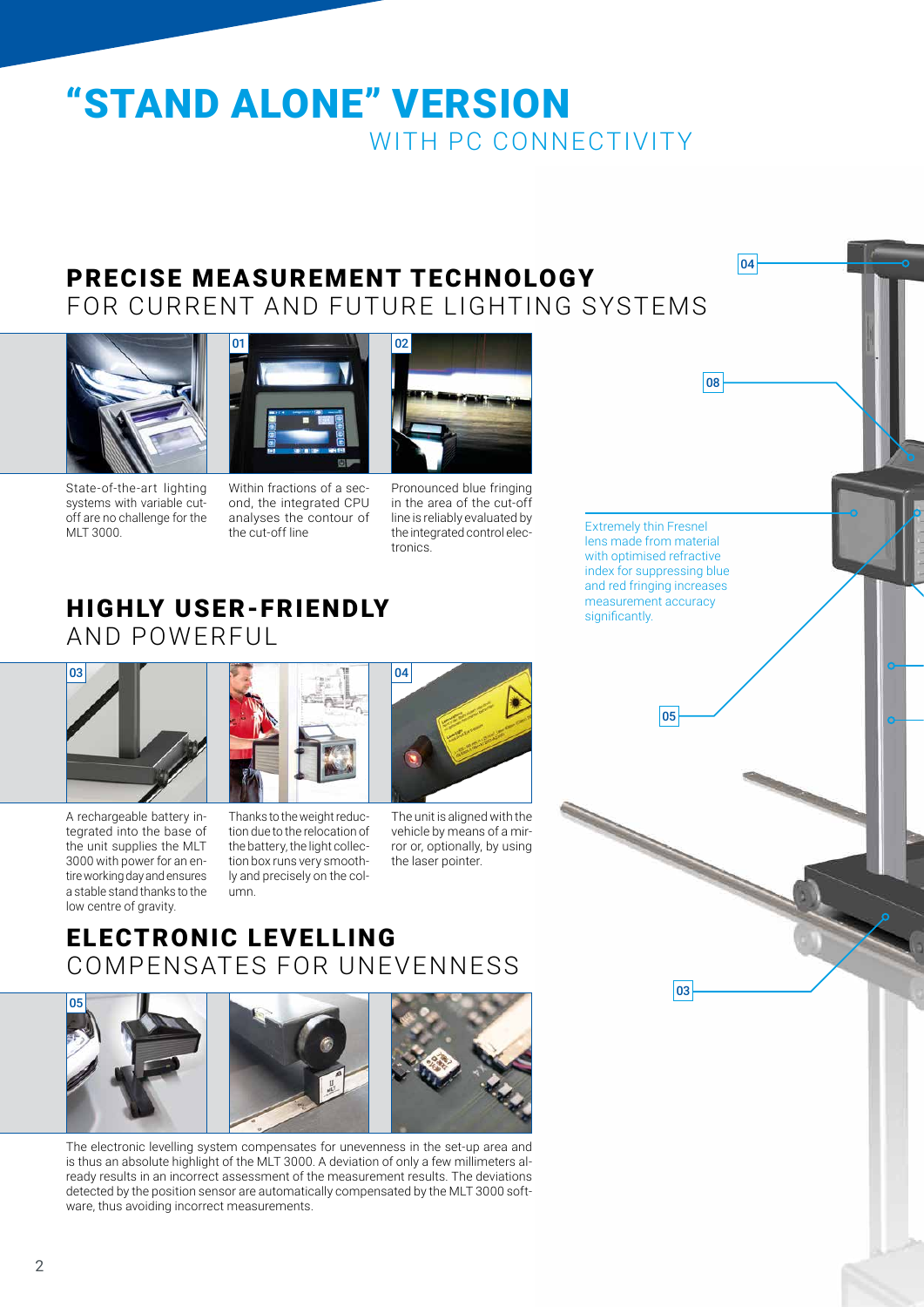

#### WELL-ESTABLISHED OPERATING CONCEPT



Intuitive operator guidance is ensured via the 7″ touch display.



The optionally available optical adjustment aid in the front of the unit facilitates headlight setting in the horizontal and vertical directions thanks to its LED display.



The MLT 3000 offers optional Bluetooth or cable connection. Networking with a test lane is possible at any time thanks to the proven EUROSYSTEM software.

## NON-WEARING PRECISION GUIDE COLUMN



The MLT 3000 is equipped with a non-wearing precision guide column.



The vertical guide of the light collection box is particularly maintenance-free and smooth-running thanks to its ball-bearing mounted guide rollers.



A counterweight integrated into the guide column allows the light collection box to be positioned with smooth, effortless movements.

#### STRAIGHTFORWARD UPDATES FOR FUTURE LIGHTING SYSTEMS





Given that vehicle manufacturers can be expected to produce further headlight innovations in future, constant adjustments to the tester software are an absolute necessity. MAHA makes the required updates available for download on its website. These updates can be installed quickly and easily via a web interface, directly from a networked PC or using a USB stick. This makes the MLT 3000 a future-proof investment.

Anodised heat deflection sheet to prevent overheating as a result of direct sunlight even without use of the device covering hood.

Stainless steel rails as above- and below-floor designs ensure a sustainable investment and long service life.